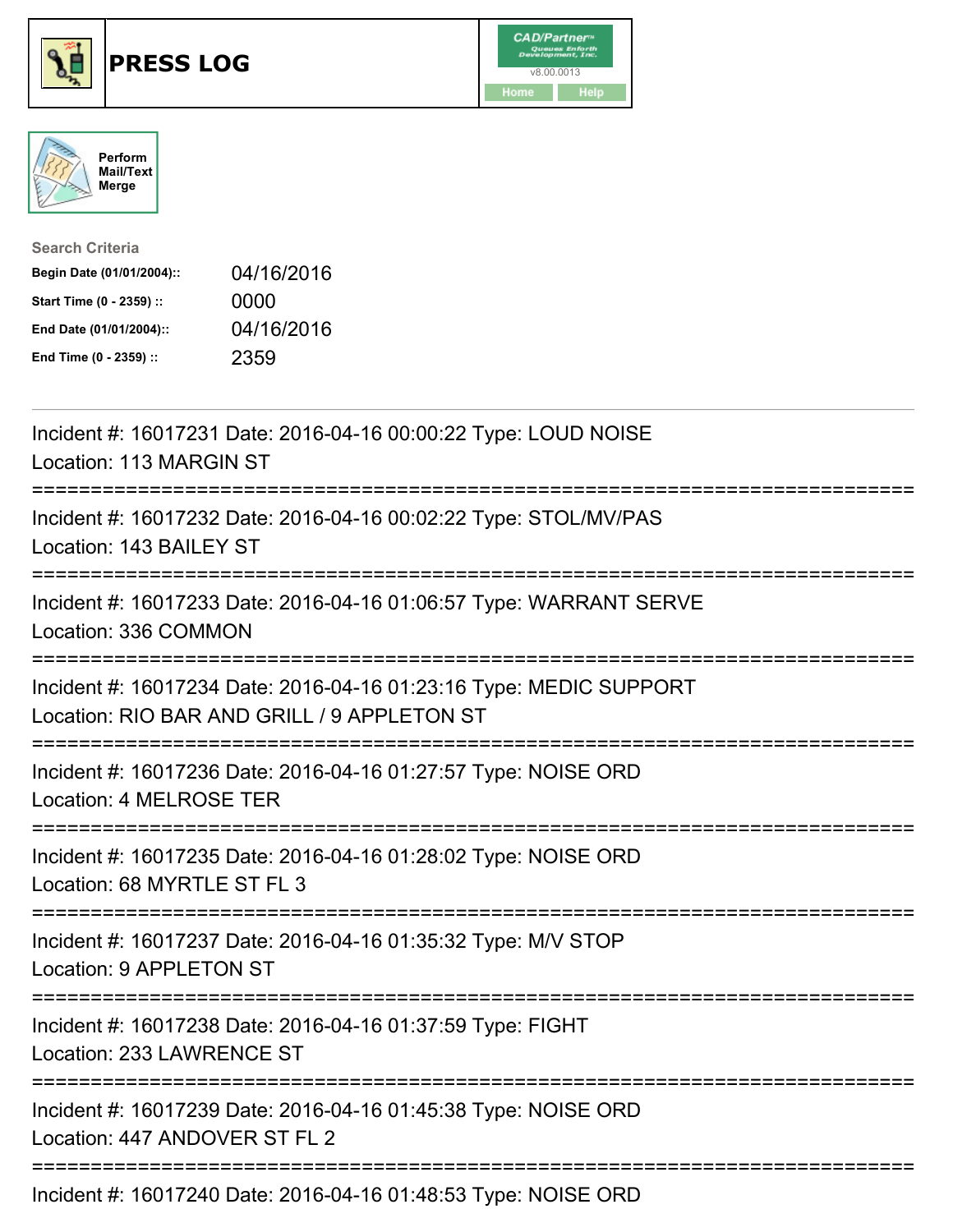Location: ATTIKA / 1 MILL ST =========================================================================== Incident #: 16017241 Date: 2016-04-16 01:49:30 Type: BUILDING CHK Location: 357 JACKSON ST =========================================================================== Incident #: 16017242 Date: 2016-04-16 01:53:26 Type: FIGHT Location: 227 LAWRENCE ST =========================================================================== Incident #: 16017243 Date: 2016-04-16 01:59:54 Type: M/V STOP Location: OXFORD ST =========================================================================== Incident #: 16017244 Date: 2016-04-16 02:02:36 Type: BUILDING CHK Location: 126 S BROADWAY =========================================================================== Incident #: 16017247 Date: 2016-04-16 02:03:17 Type: NOISE ORD Location: 4 MELROSE CT =========================================================================== Incident #: 16017245 Date: 2016-04-16 02:03:27 Type: BUILDING CHK Location: 128 S BROADWAY =========================================================================== Incident #: 16017246 Date: 2016-04-16 02:04:06 Type: BUILDING CHK Location: 300 CANAL ST =========================================================================== Incident #: 16017248 Date: 2016-04-16 02:04:26 Type: B&E/MV/PAST Location: 200 COMMON ST =========================================================================== Incident #: 16017249 Date: 2016-04-16 02:09:26 Type: M/V STOP Location: LYNN ST & S UNION ST =========================================================================== Incident #: 16017250 Date: 2016-04-16 02:11:30 Type: DISTURBANCE Location: 227 LAWRENCE ST =========================================================================== Incident #: 16017251 Date: 2016-04-16 02:14:58 Type: M/V STOP Location: 94 S UNION ST =========================================================================== Incident #: 16017253 Date: 2016-04-16 02:21:15 Type: M/V STOP Location: MARKET ST & OSGOOD ST =========================================================================== Incident #: 16017252 Date: 2016-04-16 02:21:53 Type: M/V STOP Location: CLINTON CT & CROSS ST =========================================================================== Incident #: 16017254 Date: 2016-04-16 02:26:52 Type: AUTO ACC/NO PI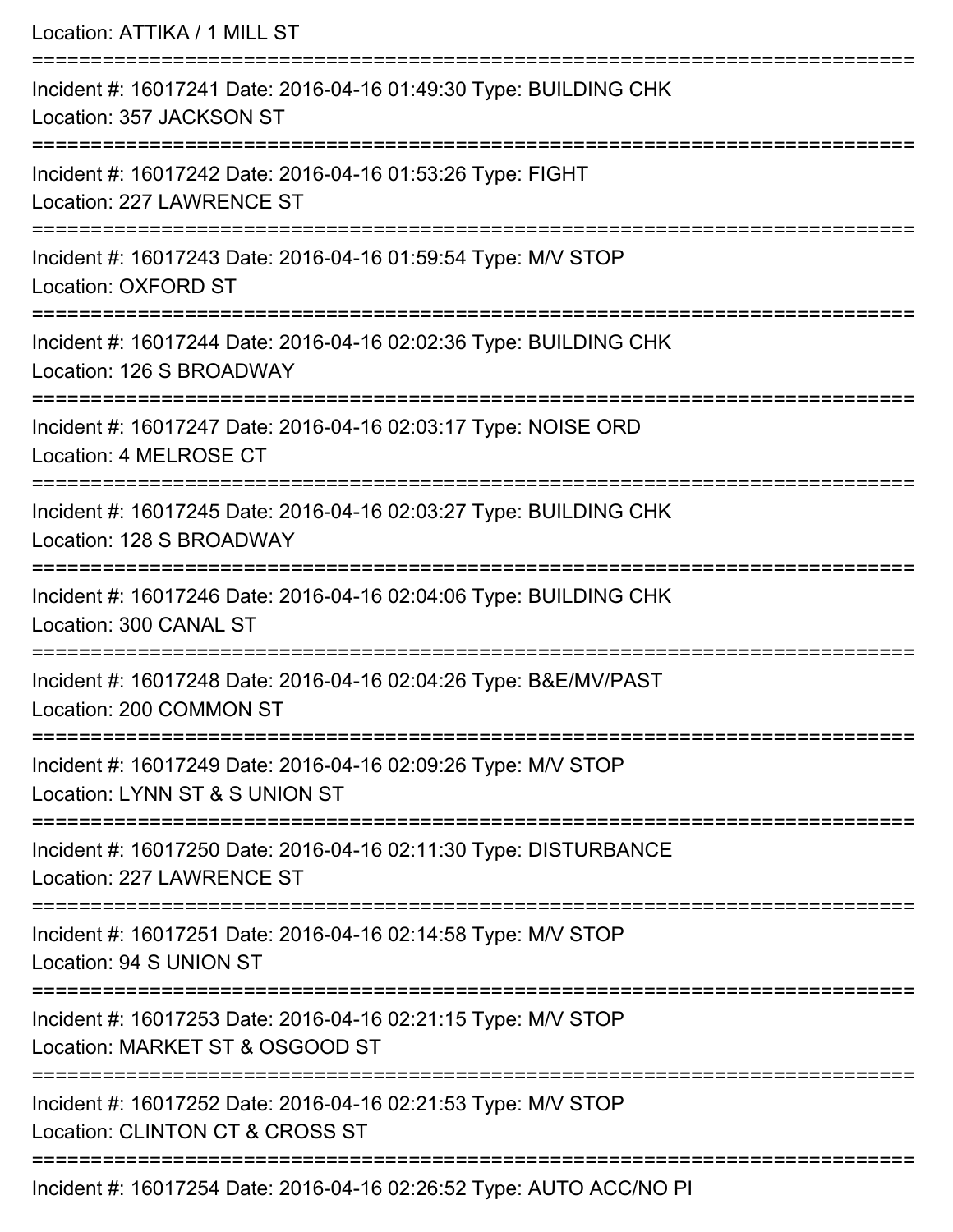| Incident #: 16017255 Date: 2016-04-16 02:28:01 Type: FIGHT<br>Location: 310 LAWRENCE ST                     |
|-------------------------------------------------------------------------------------------------------------|
| Incident #: 16017256 Date: 2016-04-16 02:29:26 Type: UNKNOWN PROB<br>Location: 182 SPRUCE ST FL 2           |
| Incident #: 16017257 Date: 2016-04-16 02:31:46 Type: SUS PERS/MV<br>Location: D WENDYS / 463 BROADWAY       |
| Incident #: 16017258 Date: 2016-04-16 02:31:47 Type: ALARMS<br>Location: WIRELESS SALES / 60 ISLAND ST FL 1 |
| Incident #: 16017259 Date: 2016-04-16 02:38:01 Type: SUS PERS/MV<br>Location: 13 ALDER ST                   |
| Incident #: 16017260 Date: 2016-04-16 02:45:41 Type: NOISE ORD<br>Location: J & B BAR / 151 S UNION ST      |
| Incident #: 16017261 Date: 2016-04-16 02:48:21 Type: SUS PERS/MV<br><b>Location: DANA ST</b>                |
| Incident #: 16017262 Date: 2016-04-16 02:55:39 Type: PRISONER CHK<br>Location: 1 GENERAL ST                 |
| Incident #: 16017263 Date: 2016-04-16 02:58:03 Type: NOISE ORD<br>Location: 16 PORTLAND ST FL 2             |
| Incident #: 16017264 Date: 2016-04-16 02:59:38 Type: M/V STOP<br><b>Location: EVERTTE ST</b>                |
| Incident #: 16017265 Date: 2016-04-16 03:05:37 Type: BUILDING CHK<br>Location: 138 S UNION ST               |
| Incident #: 16017266 Date: 2016-04-16 03:06:07 Type: M/V STOP<br>Location: HAVERHILL ST & IRENE ST          |
| Incident #: 16017267 Date: 2016-04-16 03:07:35 Type: BUILDING CHK<br>Location: 7-11 / 703 HAVERHILL ST      |
| Incident #: 16017268 Date: 2016-04-16 03:07:50 Type: BUILDING CHK                                           |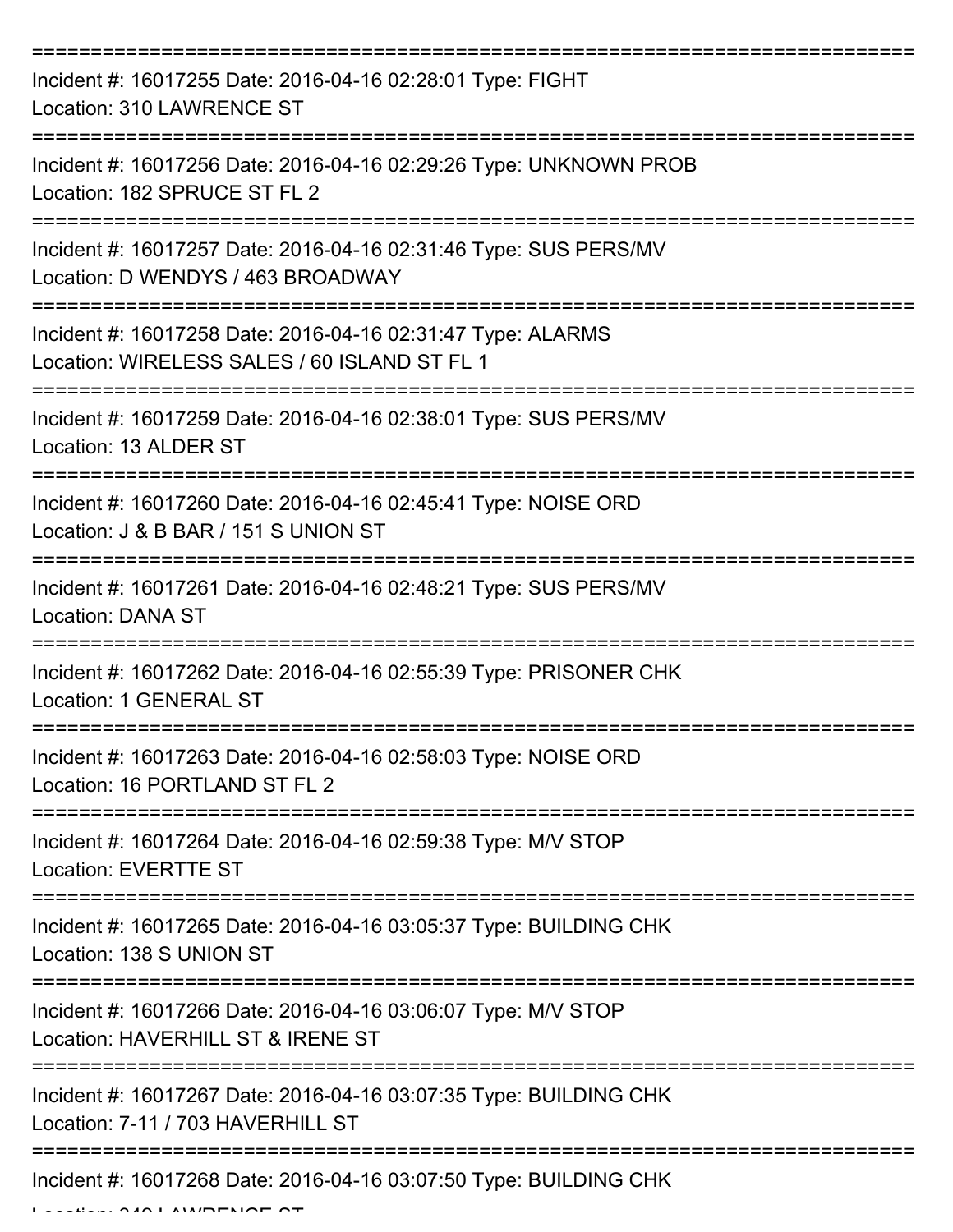| Incident #: 16017269 Date: 2016-04-16 03:09:21 Type: BUILDING CHK<br>Location: SAM'S FOOD STORE / 389 BROADWAY              |
|-----------------------------------------------------------------------------------------------------------------------------|
| Incident #: 16017270 Date: 2016-04-16 03:10:40 Type: BUILDING CHK<br>Location: 253 BROADWAY                                 |
| Incident #: 16017271 Date: 2016-04-16 03:14:17 Type: BUILDING CHK<br>Location: TOWERHILL MINI MART / 99 AMES ST             |
| Incident #: 16017273 Date: 2016-04-16 03:23:24 Type: M/V STOP<br>Location: 478 RIVERSIDE DR                                 |
| Incident #: 16017272 Date: 2016-04-16 03:23:25 Type: BUILDING CHK<br>Location: 300 CANAL ST                                 |
| Incident #: 16017274 Date: 2016-04-16 03:39:08 Type: ALARM/BURG<br>Location: 5 STARS BARBER / 656 HAVERHILL ST              |
| Incident #: 16017275 Date: 2016-04-16 03:50:33 Type: BUILDING CHK<br>Location: COMMONWEALTH MOTOR CHEVY / 1 COMMONWEALTH DR |
| Incident #: 16017276 Date: 2016-04-16 03:54:26 Type: BUILDING CHK<br>Location: 300 CANAL ST                                 |
| Incident #: 16017277 Date: 2016-04-16 04:02:40 Type: BUILDING CHK<br>Location: 125 MARSTON ST                               |
| Incident #: 16017278 Date: 2016-04-16 04:03:18 Type: BUILDING CHK<br><b>Location: 4 MERRIMACK ST</b>                        |
| Incident #: 16017279 Date: 2016-04-16 04:05:44 Type: BUILDING CHK<br>Location: UNION SUPERMARKET / 241 S UNION ST           |
| Incident #: 16017280 Date: 2016-04-16 04:10:03 Type: BUILDING CHK<br>Location: 332 LOWELL ST                                |
| Incident #: 16017281 Date: 2016-04-16 04:18:36 Type: NOISE ORD<br>Location: 452 HAVERHILL ST FL 1                           |
| Incident #: 16017282 Date: 2016-04-16 04:31:17 Type: M/V STOP                                                               |

Location: BROADWAY & LOWELL ST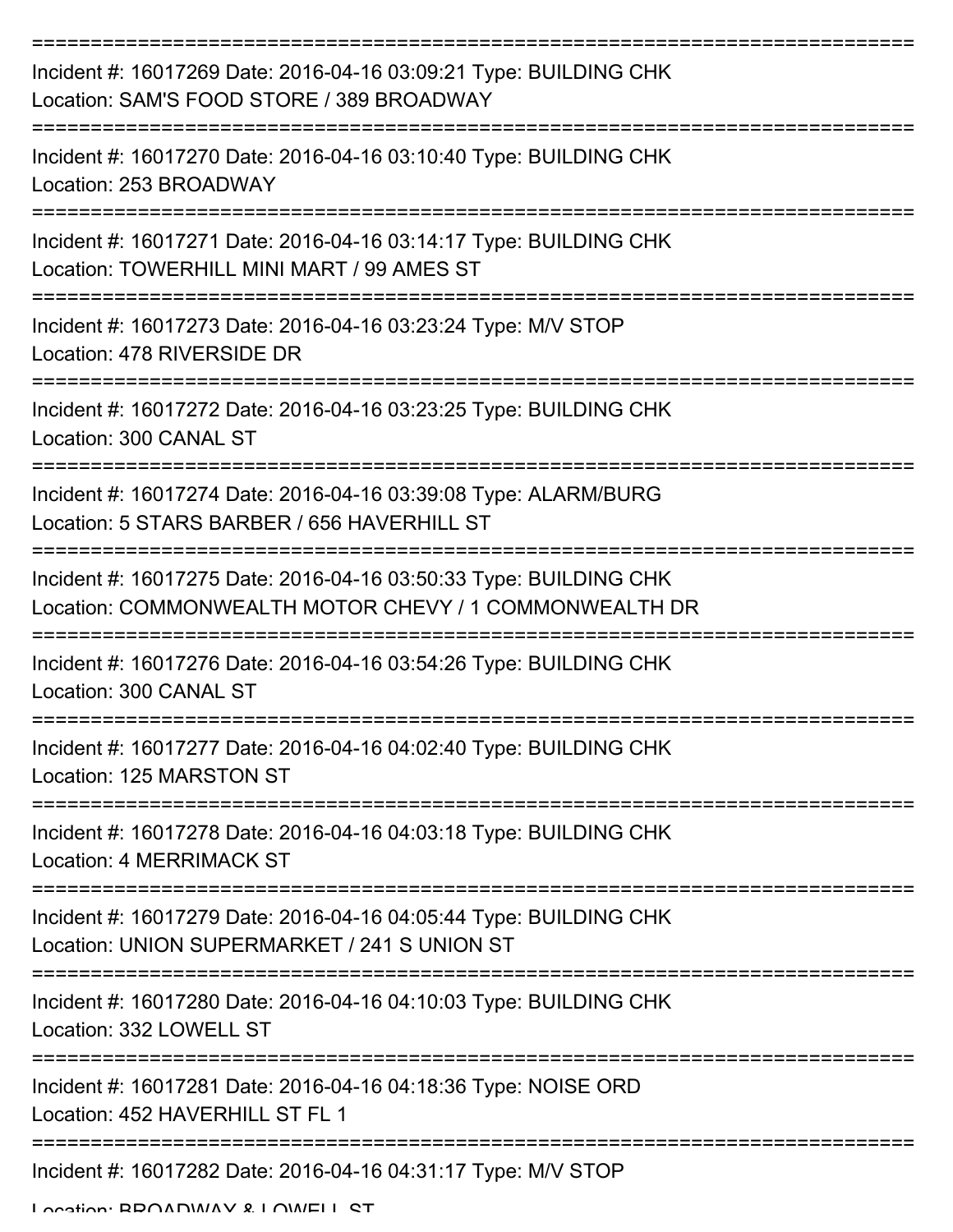| Incident #: 16017283 Date: 2016-04-16 04:35:47 Type: DISTURBANCE<br>Location: 7 ELEVEN / 360 BROADWAY                |
|----------------------------------------------------------------------------------------------------------------------|
| Incident #: 16017284 Date: 2016-04-16 04:38:19 Type: TOW/REPOSSED<br>Location: 27 BROOK ST                           |
| Incident #: 16017285 Date: 2016-04-16 05:10:12 Type: BUILDING CHK<br>Location: 175 HAVERHILL ST                      |
| Incident #: 16017286 Date: 2016-04-16 07:03:36 Type: M/V STOP<br>Location: MARSTON ST & STORROW ST                   |
| Incident #: 16017287 Date: 2016-04-16 07:16:02 Type: ALARM/BURG<br>Location: GOMEZ MARKET / 294 PROSPECT ST          |
| Incident #: 16017288 Date: 2016-04-16 07:16:53 Type: NOISE ORD<br>Location: 452 HAVERHILL ST FL 1                    |
| Incident #: 16017289 Date: 2016-04-16 07:28:54 Type: ALARMS<br>Location: ROCKY CLUB / 11 TRINITY ST                  |
| Incident #: 16017290 Date: 2016-04-16 07:30:25 Type: TOW/REC/STOL<br>Location: 66 SALEM ST                           |
| Incident #: 16017291 Date: 2016-04-16 07:48:25 Type: SUS PERS/MV<br>Location: 8 JACKSON TER                          |
| Incident #: 16017292 Date: 2016-04-16 07:57:03 Type: SHOPLIFTING<br>Location: MARKET BASKET / OXFORD ST              |
| Incident #: 16017293 Date: 2016-04-16 08:03:43 Type: ALARM/BURG<br>Location: AUTO HAUS / 134 WEST ST                 |
| Incident #: 16017294 Date: 2016-04-16 08:26:42 Type: ALARM/BURG<br>Location: SOLECTRIA RENEWABLES / 250 MERRIMACK ST |
| Incident #: 16017295 Date: 2016-04-16 08:43:10 Type: ALARM/BURG<br>Location: LAWRENCE LIBRARY / 135 PARKER ST        |
| ==================<br>Incident #: 16017296 Date: 2016-04-16 09:29:08 Type: PARK & WALK                               |

Location: BRADFORD ST & BROADWAY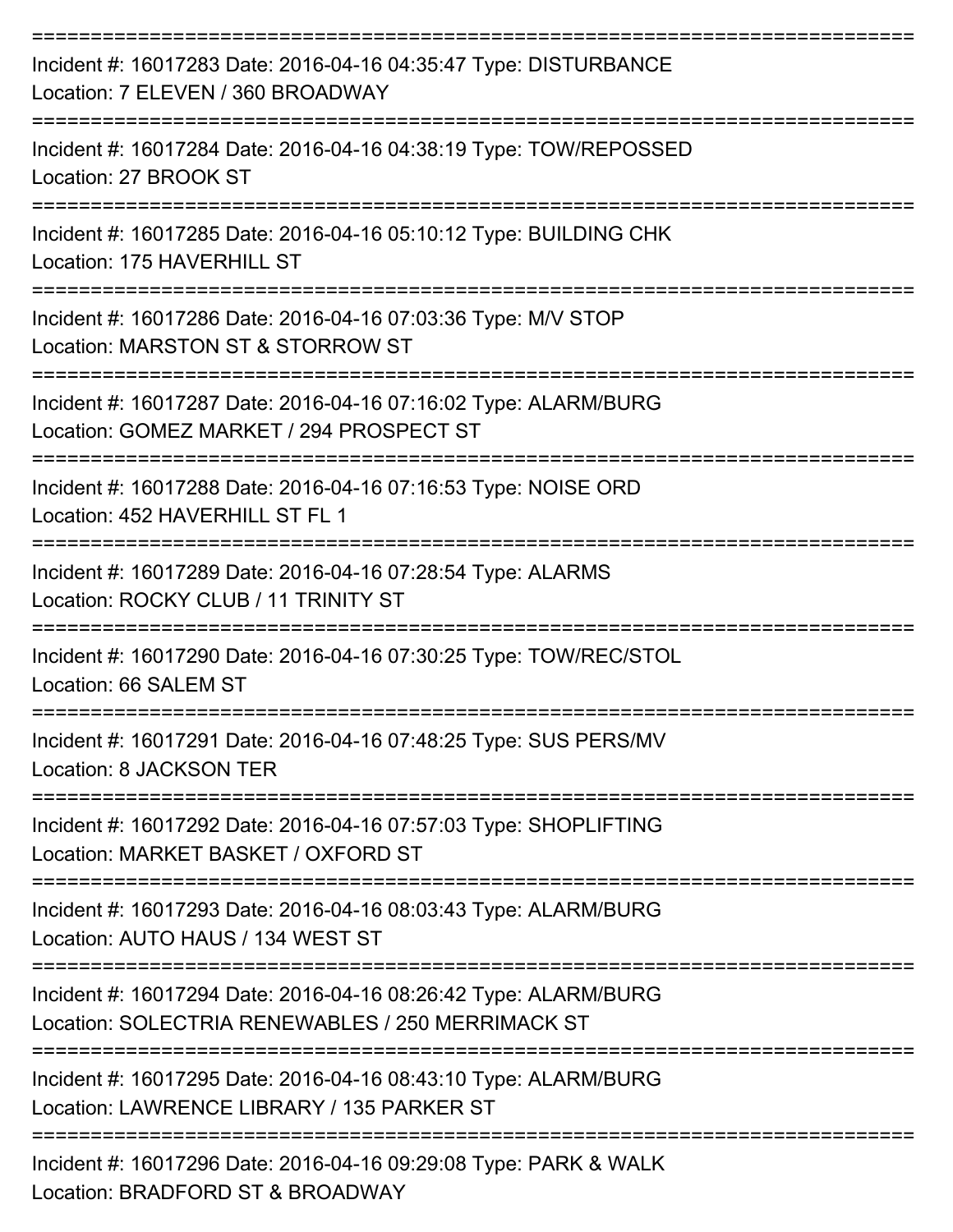| Incident #: 16017297 Date: 2016-04-16 09:40:12 Type: ALARMS<br>Location: 305 ESSEX ST                                                         |  |
|-----------------------------------------------------------------------------------------------------------------------------------------------|--|
| Incident #: 16017298 Date: 2016-04-16 10:06:35 Type: MEDIC SUPPORT<br>Location: 106 BRADFORD ST                                               |  |
| Incident #: 16017299 Date: 2016-04-16 10:21:46 Type: INVESTIGATION<br>Location: COMMONWEALTH MOTORS / 1 COMMONWEALTH DR                       |  |
| Incident #: 16017300 Date: 2016-04-16 10:33:45 Type: ALARMS<br>Location: 482 LOWELL ST                                                        |  |
| Incident #: 16017301 Date: 2016-04-16 10:36:26 Type: LOUD NOISE<br>Location: 27 EASTON ST                                                     |  |
| Incident #: 16017302 Date: 2016-04-16 10:38:43 Type: MEDIC SUPPORT<br>Location: 137 MARSTON ST                                                |  |
| Incident #: 16017303 Date: 2016-04-16 10:41:03 Type: AUTO ACC/NO PI<br>Location: 136 ESSEX ST                                                 |  |
| Incident #: 16017304 Date: 2016-04-16 10:48:51 Type: AUTO ACC/NO PI<br>Location: BROADWAY & GREEN ST                                          |  |
| Incident #: 16017305 Date: 2016-04-16 10:51:48 Type: DOMESTIC/PROG<br>Location: 405 HAVERHILL ST #3                                           |  |
| Incident #: 16017306 Date: 2016-04-16 10:56:29 Type: DISTURBANCE<br>Location: 77 S. UNION ST #216                                             |  |
| Incident #: 16017307 Date: 2016-04-16 11:08:05 Type: DRUG OVERDOSE<br>Location: 430 CANAL ST                                                  |  |
| ============================<br>Incident #: 16017308 Date: 2016-04-16 11:19:22 Type: LOUD NOISE<br>Location: HAFFNERS GAS STATION / PARKER ST |  |
| Incident #: 16017309 Date: 2016-04-16 11:22:32 Type: M/V STOP<br>Location: DRACUT ST & S BROADWAY                                             |  |
| Incident #: 16017310 Date: 2016-04-16 11:31:24 Type: M/V STOP<br>Location: 237 BROADWAY                                                       |  |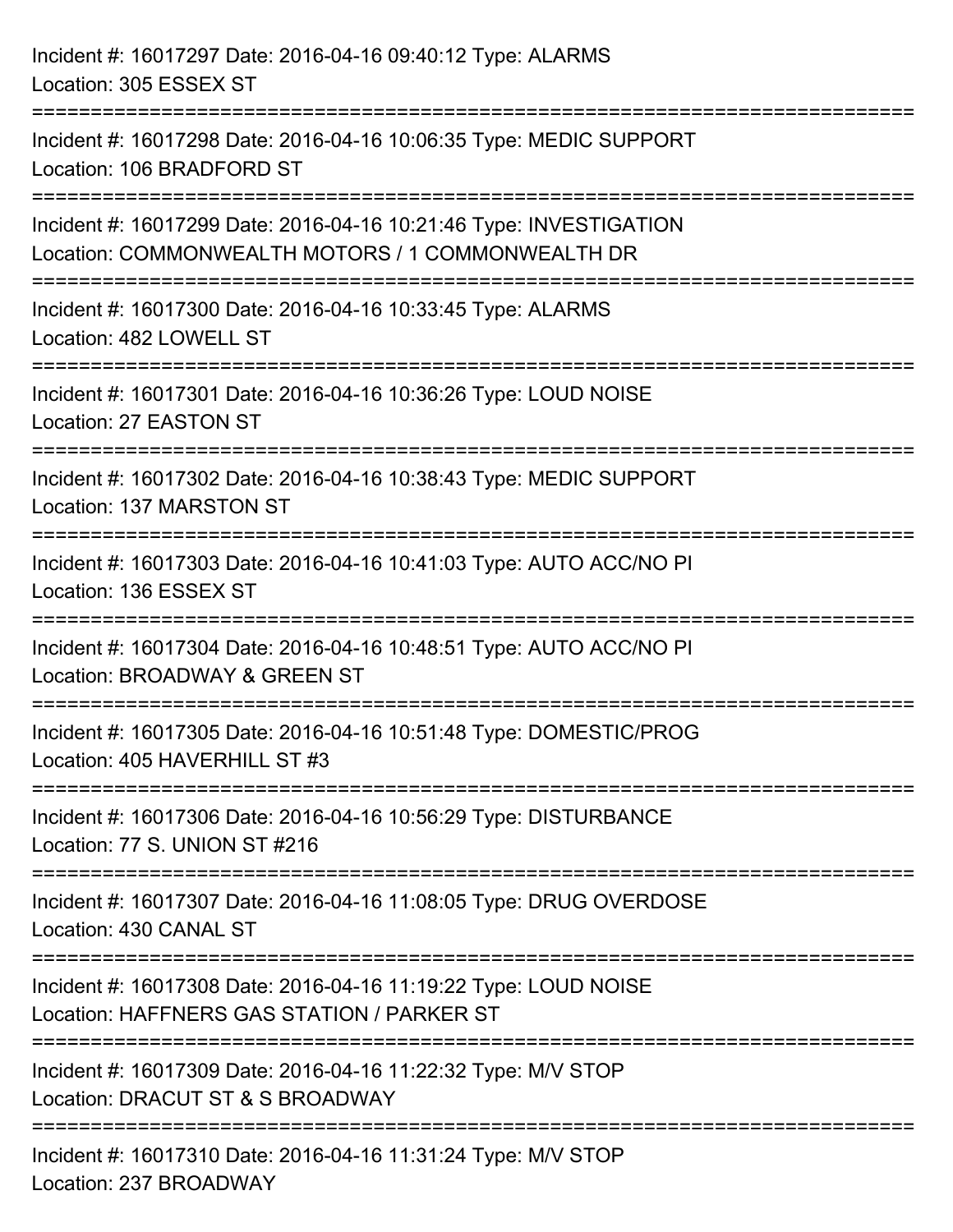| Incident #: 16017311 Date: 2016-04-16 11:32:28 Type: M/V STOP<br>Location: 392 ESSEX ST                                                                  |
|----------------------------------------------------------------------------------------------------------------------------------------------------------|
| Incident #: 16017312 Date: 2016-04-16 11:32:50 Type: HIT & RUN M/V<br>Location: BASSWOOD ST & JUNIPER ST                                                 |
| Incident #: 16017313 Date: 2016-04-16 11:35:48 Type: DISTURBANCE<br>Location: 249 BROADWAY                                                               |
| Incident #: 16017314 Date: 2016-04-16 11:37:33 Type: M/V STOP<br>Location: PARKER ST & SALEM ST                                                          |
| Incident #: 16017315 Date: 2016-04-16 11:38:56 Type: M/V STOP<br>Location: HAMPSHIRE ST & LOWELL ST                                                      |
| Incident #: 16017316 Date: 2016-04-16 11:46:52 Type: DOMESTIC/PROG<br>Location: 53 WOODLAND ST #1                                                        |
| Incident #: 16017317 Date: 2016-04-16 12:04:05 Type: MAN DOWN<br>Location: 280 S. UNION ST                                                               |
| Incident #: 16017318 Date: 2016-04-16 12:32:43 Type: MAL DAMAGE<br>Location: 556 HOWARD ST                                                               |
| Incident #: 16017319 Date: 2016-04-16 12:34:50 Type: DISORDERLY<br>Location: 354 WATER ST<br>======================<br>================================= |
| Incident #: 16017320 Date: 2016-04-16 12:43:44 Type: FIRE<br>Location: 25 JORDAN ST                                                                      |
| Incident #: 16017321 Date: 2016-04-16 12:58:20 Type: NEIGHBOR PROB<br>Location: 15 NELSON ST                                                             |
| Incident #: 16017322 Date: 2016-04-16 12:58:22 Type: LOUD NOISE<br>Location: 26 STEINER ST                                                               |
| Incident #: 16017323 Date: 2016-04-16 13:12:19 Type: MEDIC SUPPORT<br>Location: 82 BENNINGTON ST FL 2                                                    |
| Incident #: 16017324 Date: 2016-04-16 13:22:08 Type: M/V STOP<br>Location: CAMBRIDGE ST & WINTHROP AV                                                    |

===========================================================================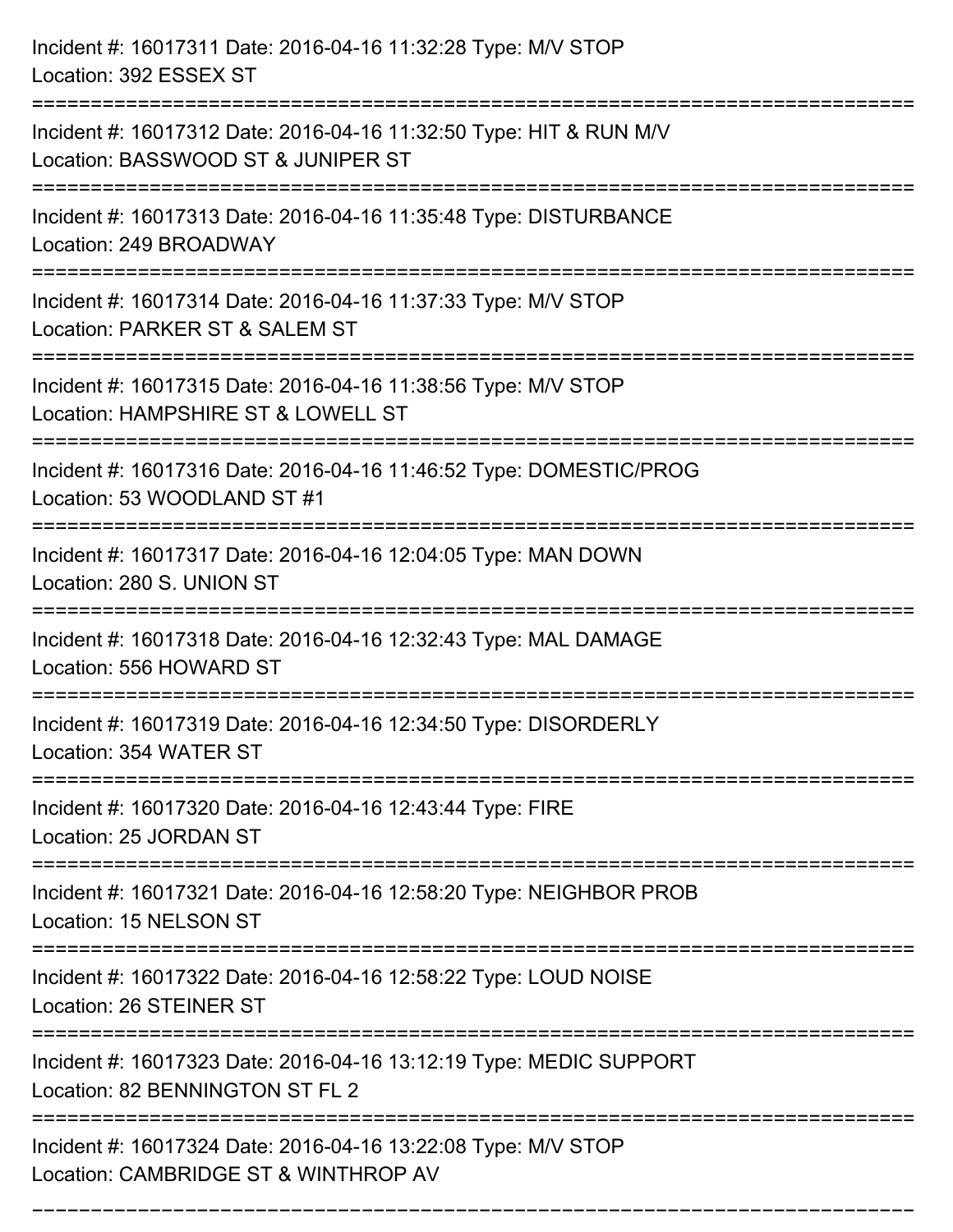| Incident #: 16017325 Date: 2016-04-16 13:25:58 Type: M/V STOP<br>Location: BOWDOIN ST & S BROADWAY<br>:======================== |
|---------------------------------------------------------------------------------------------------------------------------------|
| Incident #: 16017326 Date: 2016-04-16 13:28:49 Type: AUTO ACC/NO PI<br>Location: 334 ANDOVER ST                                 |
| Incident #: 16017327 Date: 2016-04-16 13:29:57 Type: MAL DAMAGE<br>Location: 600 ESSEX ST                                       |
| Incident #: 16017328 Date: 2016-04-16 13:31:18 Type: M/V STOP<br>Location: ESSEX ST & JACKSON ST                                |
| Incident #: 16017329 Date: 2016-04-16 13:35:10 Type: DRUG VIO<br>Location: 16 HALLENAN AV                                       |
| Incident #: 16017331 Date: 2016-04-16 13:36:23 Type: SUS PERS/MV<br>Location: 128 BOXFORD ST                                    |
| Incident #: 16017330 Date: 2016-04-16 13:36:53 Type: ALARMS<br>Location: 129 SALEM ST<br>:=============================         |
| Incident #: 16017332 Date: 2016-04-16 13:39:18 Type: HIT & RUN M/V<br>Location: PRIMO'S LIQUORS / 450 HAVERHILL ST              |
| Incident #: 16017333 Date: 2016-04-16 14:03:12 Type: M/V STOP<br>Location: GARDEN ST & JACKSON ST                               |
| Incident #: 16017334 Date: 2016-04-16 14:11:52 Type: UNKNOWN PROB<br><b>Location: 8 WARREN ST</b>                               |
| Incident #: 16017335 Date: 2016-04-16 14:15:56 Type: DOMESTIC/PROG<br>Location: 22 WOODLAND ST #301                             |
| Incident #: 16017336 Date: 2016-04-16 14:17:17 Type: SUS PERS/MV<br>Location: 32 INTERNATIONAL WY                               |
| Incident #: 16017337 Date: 2016-04-16 14:21:23 Type: DISABLED MV<br>Location: RT 114                                            |
| Incident #: 16017338 Date: 2016-04-16 14:26:23 Type: ALARM/BURG<br>Location: OLD HIGH SCHOOL / 233 HAVERHILL ST                 |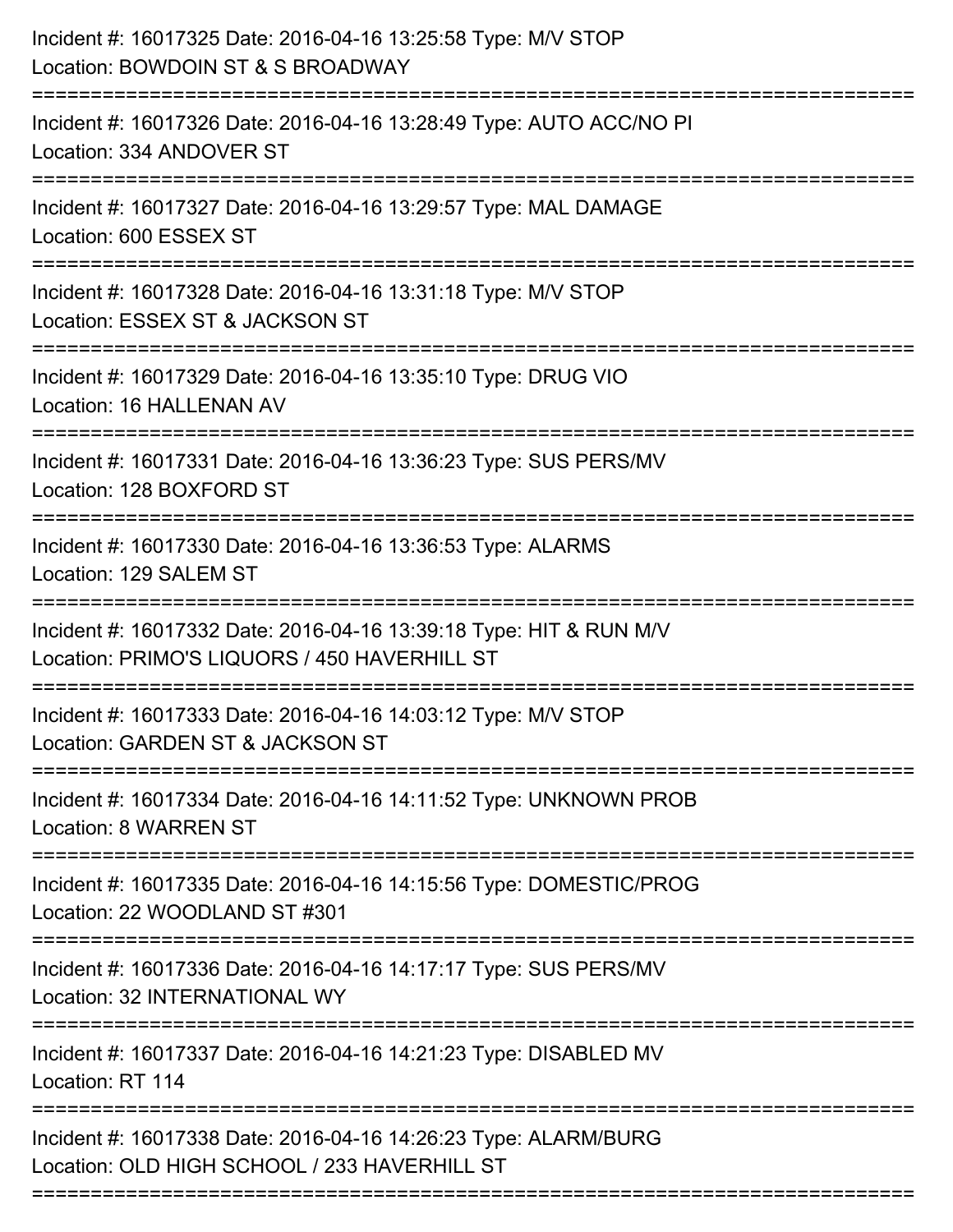Location: 4 TAFT ST =========================================================================== Incident #: 16017340 Date: 2016-04-16 14:56:00 Type: SUS PERS/MV Location: ROLLINS ST =========================================================================== Incident #: 16017341 Date: 2016-04-16 14:58:05 Type: ALARM/BURG Location: WEATHERBEE SCHOOL / 75 NEWTON ST =========================================================================== Incident #: 16017342 Date: 2016-04-16 14:58:35 Type: LOUD NOISE Location: 10 HOBSON ST =========================================================================== Incident #: 16017343 Date: 2016-04-16 15:14:32 Type: INVEST CONT Location: 395 LOWELL ST =========================================================================== Incident #: 16017344 Date: 2016-04-16 15:27:48 Type: M/V STOP Location: 311 S BROADWAY =========================================================================== Incident #: 16017345 Date: 2016-04-16 15:32:54 Type: UNKNOWN PROB Location: 216 PHILLIPS ST =========================================================================== Incident #: 16017346 Date: 2016-04-16 15:59:11 Type: AUTO ACC/NO PI Location: ESSEX ST & NEWBURY ST =========================================================================== Incident #: 16017347 Date: 2016-04-16 16:12:30 Type: UNWANTEDGUEST Location: 22 SPRINGFIELD ST =========================================================================== Incident #: 16017348 Date: 2016-04-16 16:22:50 Type: AUTO ACC/NO PI Location: HAFFNERS GAS STATION / 469 HAVERHILL ST =========================================================================== Incident #: 16017349 Date: 2016-04-16 16:51:43 Type: GENERAL SERV Location: SANTO DOMINGO MOTORS / 415 HAVERHILL ST =========================================================================== Incident #: 16017350 Date: 2016-04-16 16:56:24 Type: SUS PERS/MV Location: ANDOVER ST & FOSTER ST =========================================================================== Incident #: 16017351 Date: 2016-04-16 17:25:51 Type: M/V STOP Location: HAFFNER'S GAS STATION / 69 PARKER ST =========================================================================== Incident #: 16017352 Date: 2016-04-16 17:40:42 Type: DISORDERLY Location: HAVERHILL ST & WEST ST

===========================================================================

Incident #: 16017353 Date: 2016 04 16 17:41:54 Type: MEDIC SUPPORT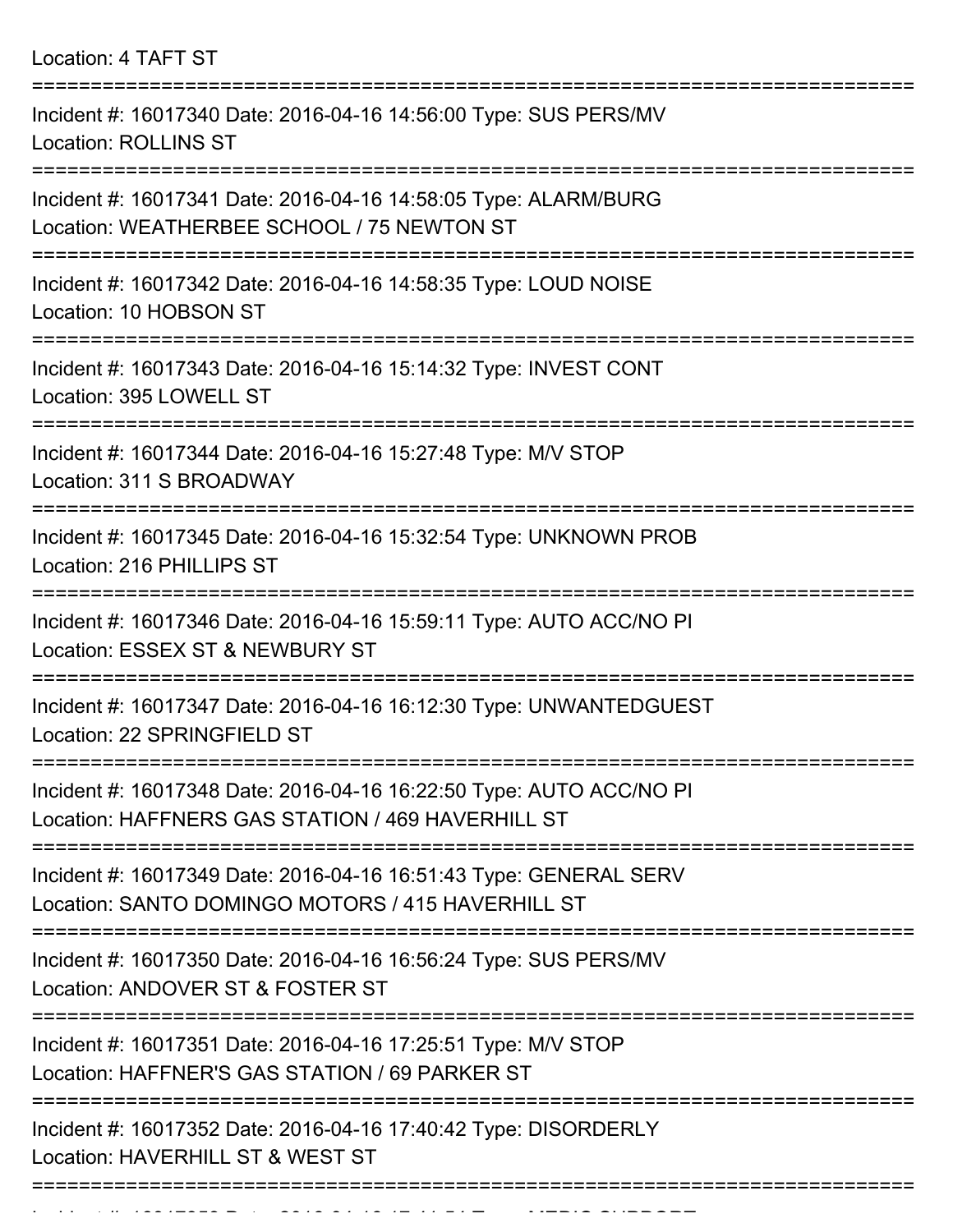Location: 50 BROADWAY

| Incident #: 16017354 Date: 2016-04-16 17:45:34 Type: M/V STOP<br>Location: 85 MANCHESTER ST              |
|----------------------------------------------------------------------------------------------------------|
| Incident #: 16017355 Date: 2016-04-16 18:00:35 Type: DRUG VIO<br>Location: 20 ARLINGTON ST               |
| Incident #: 16017356 Date: 2016-04-16 18:07:08 Type: SUS PERS/MV<br>Location: BROADWAY & WATER ST        |
| Incident #: 16017357 Date: 2016-04-16 18:09:14 Type: ALARM/BURG<br>Location: 4 MEDFORD ST                |
| Incident #: 16017358 Date: 2016-04-16 18:12:26 Type: 911 HANG UP<br>Location: 89 DORCHESTER ST           |
| Incident #: 16017359 Date: 2016-04-16 18:21:22 Type: M/V STOP<br>Location: JAMES ST & MT VERNON ST       |
| Incident #: 16017360 Date: 2016-04-16 18:27:36 Type: M/V STOP<br>Location: S BROADWAY & SALEM ST         |
| Incident #: 16017361 Date: 2016-04-16 18:28:34 Type: M/V STOP<br>Location: 197 WEST ST                   |
| Incident #: 16017363 Date: 2016-04-16 18:43:40 Type: SUS PERS/MV<br>Location: ANDOVER ST & BROOKFIELD ST |
| Incident #: 16017362 Date: 2016-04-16 18:43:40 Type: LOUD NOISE<br>Location: 53 TRENTON ST               |
| Incident #: 16017364 Date: 2016-04-16 18:51:04 Type: ALARM/BURG<br>Location: 13 S BROADWAY               |
| Incident #: 16017365 Date: 2016-04-16 19:03:55 Type: MEDIC SUPPORT<br>Location: 71 RAILROAD ST           |
| Incident #: 16017366 Date: 2016-04-16 19:20:04 Type: ANIMAL COMPL<br>Location: 25 STATE ST               |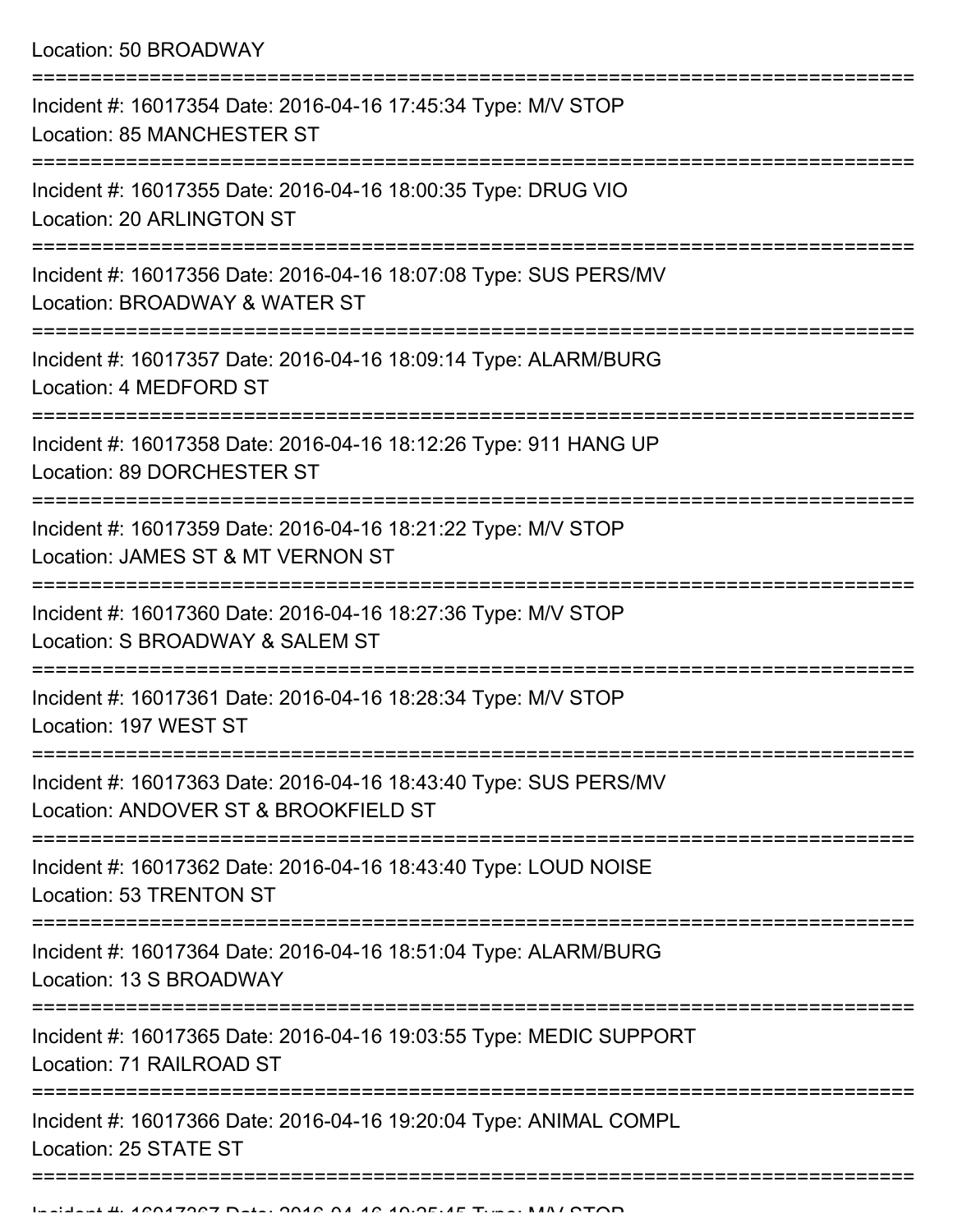| Location: BROADWAY & ESSEX ST                                                                                                            |
|------------------------------------------------------------------------------------------------------------------------------------------|
| Incident #: 16017368 Date: 2016-04-16 19:28:31 Type: ALARM/BURG<br>Location: 216 CANAL ST                                                |
| Incident #: 16017369 Date: 2016-04-16 19:30:50 Type: TRESPASSING<br>Location: 50 ISLAND ST                                               |
| Incident #: 16017370 Date: 2016-04-16 20:33:28 Type: M/V STOP<br>Location: HAVERHILL ST & LAWRENCE ST                                    |
| :=================================<br>Incident #: 16017371 Date: 2016-04-16 20:51:32 Type: M/V STOP<br>Location: ANDOVER ST & PARKER ST  |
| Incident #: 16017372 Date: 2016-04-16 20:52:58 Type: M/V STOP<br>Location: HAMPSHIRE ST & LOWELL ST                                      |
| Incident #: 16017373 Date: 2016-04-16 20:57:55 Type: M/V STOP<br>Location: ABBOTT ST & FOSTER ST                                         |
| Incident #: 16017374 Date: 2016-04-16 20:59:40 Type: DISTURBANCE<br>Location: 200 WALNUT ST                                              |
| Incident #: 16017375 Date: 2016-04-16 21:06:29 Type: SUS PERS/MV<br>Location: KINGS SUBS / 1 BEACON ST                                   |
| Incident #: 16017376 Date: 2016-04-16 21:23:22 Type: CK WELL BEING<br>Location: HEWITTS PACKAGE STORE, INCORP / 109 LAWRENCE ST          |
| Incident #: 16017377 Date: 2016-04-16 21:25:10 Type: M/V STOP<br>Location: 6 WENDELL ST                                                  |
| =====================================<br>Incident #: 16017378 Date: 2016-04-16 21:25:32 Type: ROBBERY ARMED<br>Location: 198 LAWRENCE ST |
| Incident #: 16017379 Date: 2016-04-16 21:52:26 Type: LOUD NOISE<br>Location: 150 FRANKLIN ST                                             |
| Incident #: 16017380 Date: 2016-04-16 22:04:49 Type: LOUD NOISE<br><b>Location: 1 CAULKINS CT</b>                                        |
| Incident #: 16017381 Date: 2016-04-16 22:06:50 Type: LOUD NOISE                                                                          |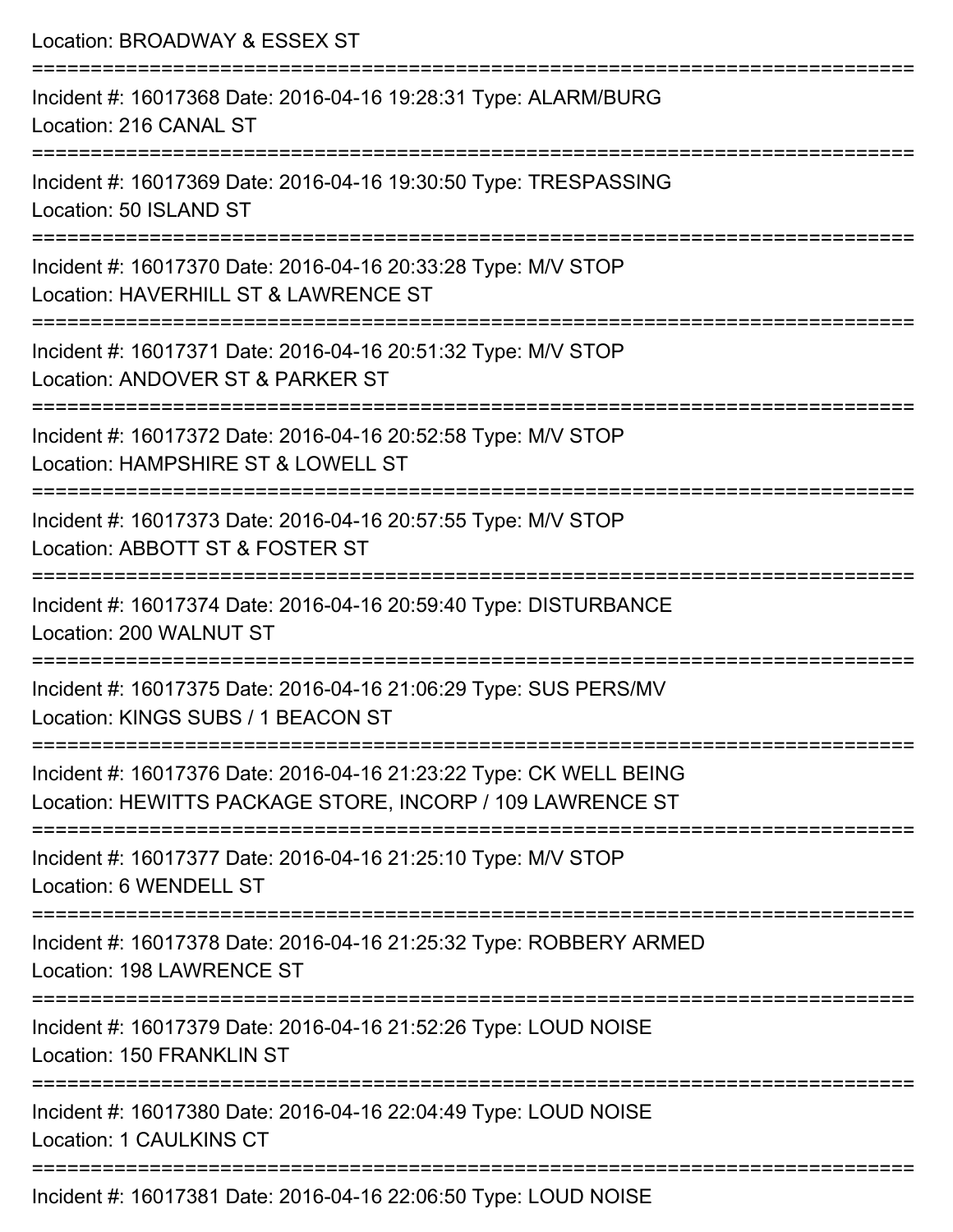| Incident #: 16017382 Date: 2016-04-16 22:09:57 Type: MISSING PERS<br>Location: 61 AVON ST                                |
|--------------------------------------------------------------------------------------------------------------------------|
| Incident #: 16017383 Date: 2016-04-16 22:25:45 Type: LOUD NOISE<br>Location: 127 JACKSON ST                              |
| Incident #: 16017384 Date: 2016-04-16 22:32:27 Type: LOUD NOISE<br>Location: 76 WILLOW ST                                |
| Incident #: 16017385 Date: 2016-04-16 22:32:56 Type: M/V STOP<br>Location: AMESBURY ST & LOWELL ST                       |
| Incident #: 16017388 Date: 2016-04-16 22:34:47 Type: LOUD NOISE<br>Location: 207 S UNION ST                              |
| Incident #: 16017386 Date: 2016-04-16 22:35:51 Type: DISTURBANCE<br>Location: 54 BOXFORD ST                              |
| Incident #: 16017387 Date: 2016-04-16 22:44:09 Type: MISSING PERS<br><b>Location: 85 WARREN ST</b>                       |
| Incident #: 16017389 Date: 2016-04-16 22:52:55 Type: TOW OF M/V<br>Location: 1 GENERAL ST                                |
| ==============<br>Incident #: 16017391 Date: 2016-04-16 22:53:28 Type: MEDIC SUPPORT<br>Location: SOUTH BROADWAY & SALEM |
| Incident #: 16017390 Date: 2016-04-16 22:54:05 Type: FIGHT<br>Location: 167 WILLOW ST                                    |
| Incident #: 16017392 Date: 2016-04-16 23:07:35 Type: LOUD NOISE<br>Location: 125 JACKSON ST #1                           |
| Incident #: 16017393 Date: 2016-04-16 23:13:20 Type: AUTO ACC/PI<br>Location: CARVER ST & SHATTUCK ST                    |
| Incident #: 16017394 Date: 2016-04-16 23:22:13 Type: MV/BLOCKING<br>Location: 40 ARLINGTON ST                            |
| Incident #: 16017395 Date: 2016-04-16 23:23:38 Type: LOUD NOISE                                                          |